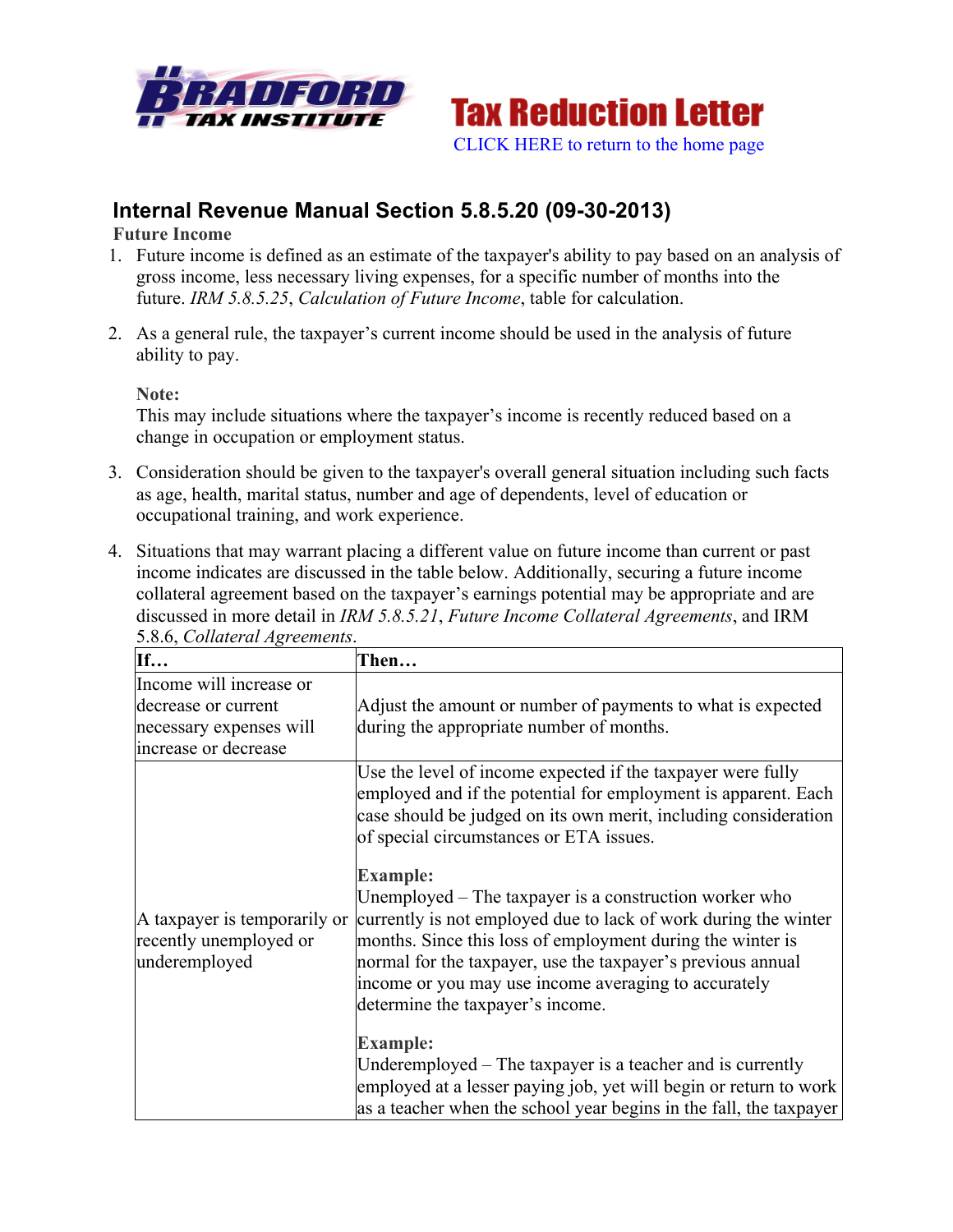| If                                                            | Then                                                                                                                           |
|---------------------------------------------------------------|--------------------------------------------------------------------------------------------------------------------------------|
|                                                               | is considered to be currently underemployed. Use the                                                                           |
|                                                               | anticipated income once the taxpayer is fully employed.                                                                        |
|                                                               | Contact the taxpayer to discuss the expected future level of                                                                   |
| A taxpayer is unemployed                                      | income. When considering future income, also allow anticipated                                                                 |
| and is not expected to return                                 | increases in necessary living expenses and/or applicable taxes.                                                                |
| to their previous occupation<br>or previous level of earnings | Note:                                                                                                                          |
|                                                               | Each case should be judged on its own merit, including                                                                         |
|                                                               | consideration of special circumstances or ETA issues.                                                                          |
|                                                               | Do not income average. The taxpayer's current income should                                                                    |
|                                                               | be used in the future income calculation. If there is a verified                                                               |
|                                                               | expectation the taxpayer will be securing employment then the                                                                  |
|                                                               | use of anticipated future income may be appropriate.<br>Anticipated future income should not be used in situations             |
|                                                               | where the future employment is uncertain.                                                                                      |
| A taxpayer is long-term                                       |                                                                                                                                |
| unemployed                                                    | <b>Example:</b>                                                                                                                |
|                                                               | Taxpayer has been unemployed for over one year. There are                                                                      |
|                                                               | currently no employment opportunities for the taxpayer and the                                                                 |
|                                                               | household is living on one income. Using the taxpayer's current<br>income with a future income collateral agreement may be     |
|                                                               | appropriate.                                                                                                                   |
| A taxpayer is long-term<br>underemployed                      | Do not income average. Use the taxpayer's current income.                                                                      |
|                                                               |                                                                                                                                |
|                                                               | <b>Example:</b>                                                                                                                |
|                                                               | The taxpayer was previously employed in a manufacturer plant<br>making \$75,000 per year. There are currently no opportunities |
|                                                               | for the taxpayer to secure employment making the same rate of                                                                  |
|                                                               | pay as their prior job. Their income is now \$25,000 per year                                                                  |
|                                                               | with no anticipated increase. Use the current income only.                                                                     |
|                                                               | Average earnings over the three prior years. The use of a time                                                                 |
|                                                               | period other than three years should be the exception and only                                                                 |
|                                                               | when specific circumstances are present.                                                                                       |
|                                                               | <b>Example:</b>                                                                                                                |
| A taxpayer has an irregular                                   | The taxpayer is a stock broker whose income in 2011 was                                                                        |
| employment history or                                         | \$150,000 and income in 2012 was \$25,000. In this case, you                                                                   |
| fluctuating income                                            | should consider income averaging the prior three years or secure                                                               |
|                                                               | a future income collateral agreement if the offer is accepted.                                                                 |
|                                                               | Note:                                                                                                                          |
|                                                               | This practice does not apply to wage earners. Wage earners                                                                     |
|                                                               | should be based on current income unless the taxpayer has                                                                      |
|                                                               | unique circumstances.                                                                                                          |
| A taxpayer is in poor health                                  | Reduce the number of payments to the appropriate number of<br>months it is anticipated the taxpayer will continue working.     |
| and their ability to continue                                 | Consider special circumstance situations when making any                                                                       |
| working is questionable                                       | adjustments.                                                                                                                   |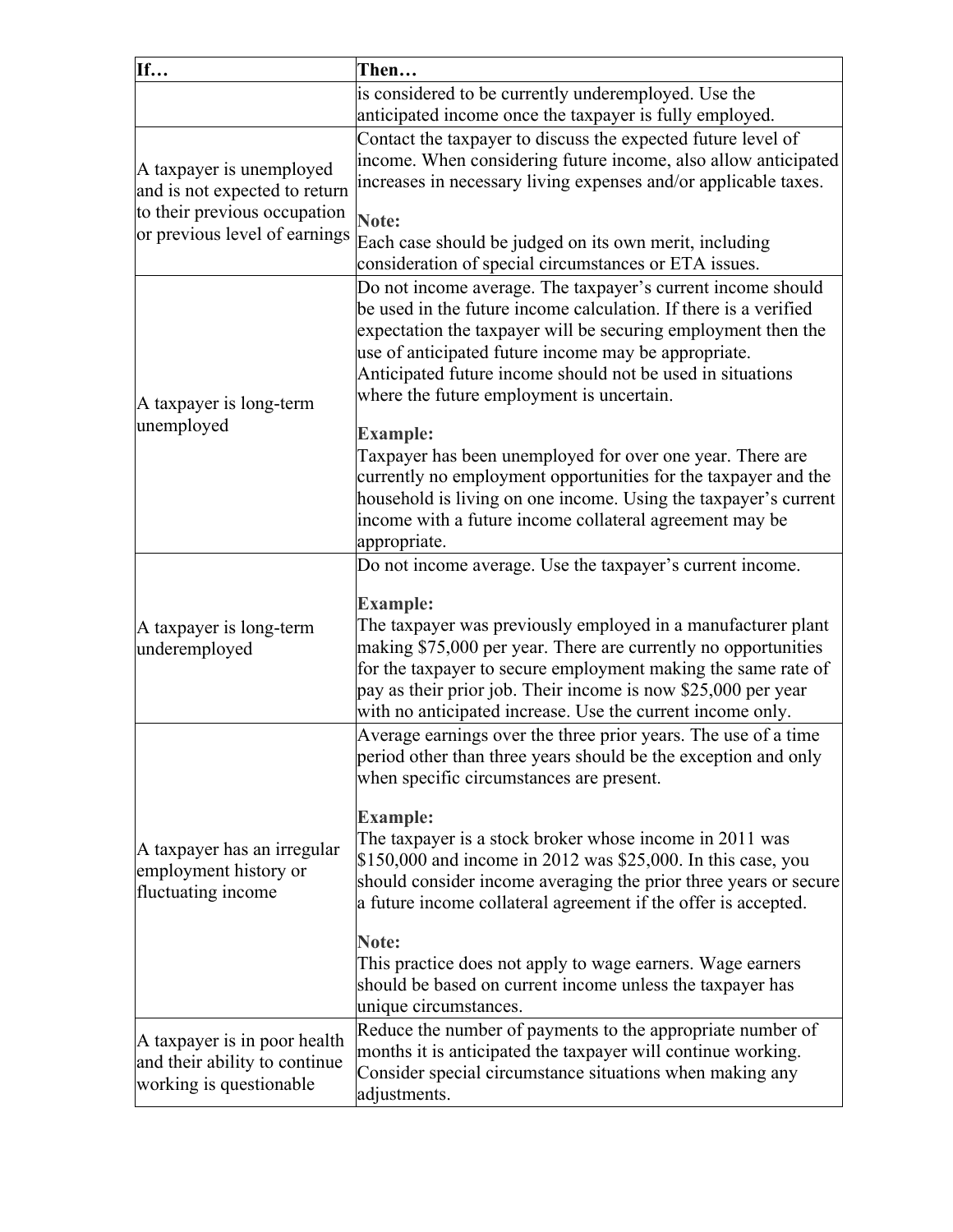| If                                                                              | Then                                                                                                                                                                                                                                                                                                                                                                                                                                                 |
|---------------------------------------------------------------------------------|------------------------------------------------------------------------------------------------------------------------------------------------------------------------------------------------------------------------------------------------------------------------------------------------------------------------------------------------------------------------------------------------------------------------------------------------------|
|                                                                                 | <b>Example:</b><br>Taxpayer has a serious health issue and it is anticipated they will<br>be unable to work after six months. Use the taxpayer's current<br>income for six months then reduce their income to the<br>anticipated amount they will be receiving after they are unable<br>to work.                                                                                                                                                     |
| A taxpayer is close to<br>retirement and has indicated<br>they will be retiring | If the taxpayer can substantiate retirement is imminent, adjust<br>the taxpayer's future earnings and expenses accordingly. If it<br>cannot be substantiated, base the calculation on current<br>earnings. At this point, it may be appropriate to discuss other<br>options available to the taxpayer, for example an installment<br>agreement.                                                                                                      |
|                                                                                 | <b>Example:</b><br>$(1)$ The taxpayer is 65 years of age and has indicated they will<br>retire at the age of 66. They provide copies of documents that<br>have been submitted to their employer discussing their<br>retirement date. Use the taxpayer's current income until the<br>taxpayer's anticipated retirement date, then adjust the taxpayer's<br>income to reflect the amount expected in retirement.                                       |
|                                                                                 | <b>Example:</b><br>(2) The taxpayer is 62 years of age, the taxpayer is in good<br>health, and their income has remained stable for the past three<br>years. The taxpayer states they would like to retire at age 65.<br>Use the taxpayer's current income and if the RCP exceeds the<br>offer amount, discuss the option of securing an installment<br>agreement until the taxpayer actually retires, at which time an<br>offer may be appropriate. |
| A taxpayer will file a<br>petition for liquidating<br>bankruptcy                | Consider reducing the value of future income. The total value of<br>future income should not be reduced to an amount less than<br>what could be paid toward non-dischargeable periods, or what<br>could be recovered through bankruptcy, whichever is greater.<br>When considering a reduction in future income, also consider<br>the intangible value to the taxpayer of avoiding bankruptcy.<br>Refer to IRM 5.8.10.2, Bankruptcy.                 |

5. Judgment should be used in determining the appropriate time to apply income averaging on a case by case basis. All circumstances of the taxpayer should be considered when determining the appropriate application of income averaging, including special circumstances and ETA considerations. Below are some examples of when income averaging may not be appropriate.

# **Example:**

(1) Taxpayer's spouse has not worked for over two and one-half years and has no expectations of returning to work. Do not average income for the spouse's past employment.

# **Example:**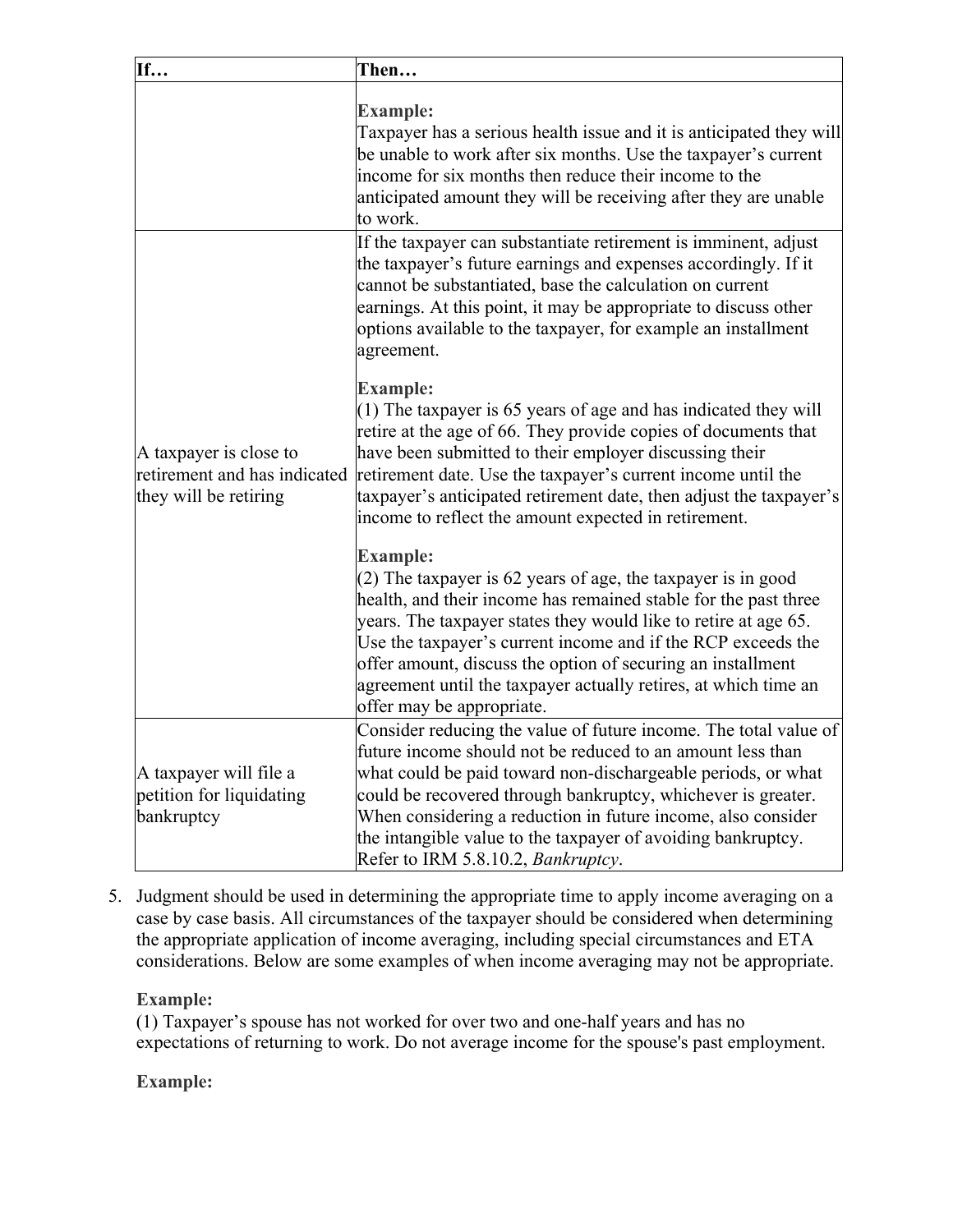(2) Taxpayer has been unemployed for over one year and provided proof that Social Security Disability is the sole source of income. Do not apply income averaging in this case but use current income to determine the taxpayer's future ability to pay.

### **Example:**

(3) The taxpayer was incarcerated and may have been involved in the transfer of assets. If the OE/OS is unable to complete a thorough asset investigation, consideration should be given whether it would be in the best interest of the government to reject the offer and reassign the case to the field for a determination on any hidden assets.

#### **Example:**

(4) The taxpayer recently began working after several months of unemployment. Use the most recent three months pay statements to determine future income. Since the taxpayer is a wage earner, the use of income averaging over the prior three years of income is not appropriate.

6. In situations where the taxpayer's income does not appear to meet their stated living expenses the difference should not be included as additional income to the taxpayer, unless there are clear indications additional income not included on the collection information statement is being received and will continue to be received by the taxpayer. Discussion with the taxpayer/POA and a review of documents submitted by the taxpayer must take place to determine how the taxpayer is paying current expenses and the appropriateness of including an additional amount in the calculation of future income. Verification of the source of unexplained bank deposits or statements from the source of gifts may be required to correctly determine the taxpayer's current income. Telephone contact is recommended to expedite the case processing.

# **Example:**

(1) The taxpayer has been receiving gifts from their parents to meet current living expenses for the past six months. The taxpayer has no guaranteed right to the funds in the future and the amount does not appear to be based on the transfer of assets to the parents. The gift amount should not be included as income.

#### **Example:**

(2) The taxpayer has been receiving an amount each month that only began recently, which they state is a gift from a friend. Further research has determined the taxpayer is in business with the friend and the amount is from their business. This amount should be included as income to the taxpayer. Additionally, consideration should be given to referring the taxpayer and the business income tax return to Examination.

#### **Example:**

(3) The taxpayer had gambling winnings over a period of time, but is not consistent. Do not include those winnings as additional income on the IET. This does not apply to professional gamblers.

#### **Example:**

(4) The collection information statement (CIS) submitted by the taxpayer included \$3.000.00 of monthly income, which is verified by paystubs. The CIS submitted by the taxpayer includes \$4,000.00 of expenses. An additional \$1,000.00 should not be added to the taxpayer's income based solely on the fact it appears the taxpayer has been meeting the living